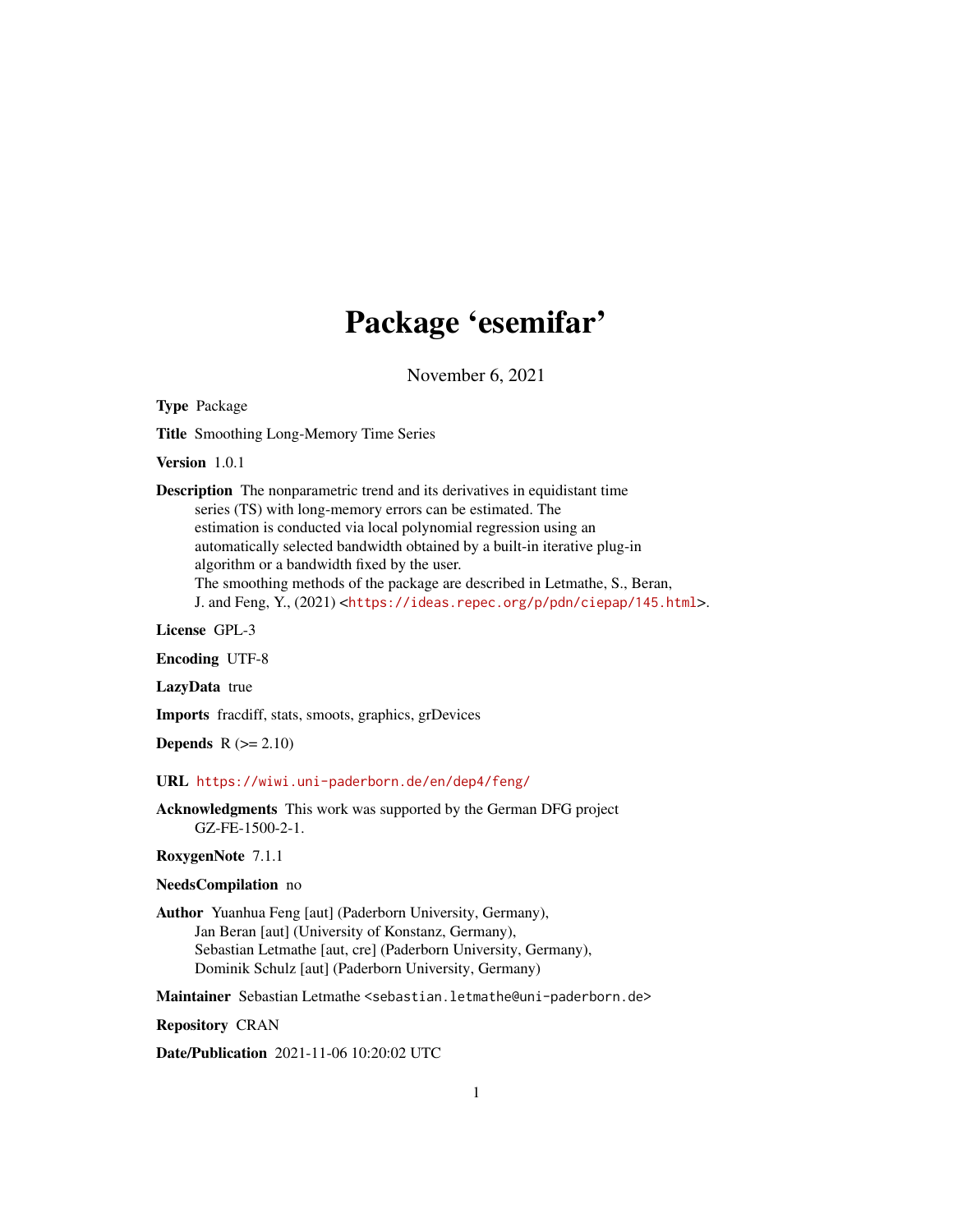### <span id="page-1-0"></span>R topics documented:

| Index |  |
|-------|--|
|       |  |
|       |  |
|       |  |
|       |  |
|       |  |
|       |  |
|       |  |
|       |  |
|       |  |
|       |  |

<span id="page-1-1"></span>airLDN *Daily Observations of the Air Quality Index of London (Britain)*

#### Description

A dataset that contains daily observations of individual air pollutants from 2014 to 2020.

#### Usage

airLDN

#### Format

A data frame with 2552 rows and 8 variables:

date the observation date

pm25 particle matter with an aerodynamic diameter smaller than  $2.5 \mu m$ 

pm10 particle matter with an aerodynamic diameter smaller than 10  $\mu$ m

o3 ozone or trioxygen

no2 nitrogen dioxide

so2 sulphur dioxide

co carbon monoxide

AQI composite air quality index

#### Source

The data can be obtained from the World Air Quality Project. <https://aqicn.org/city/london>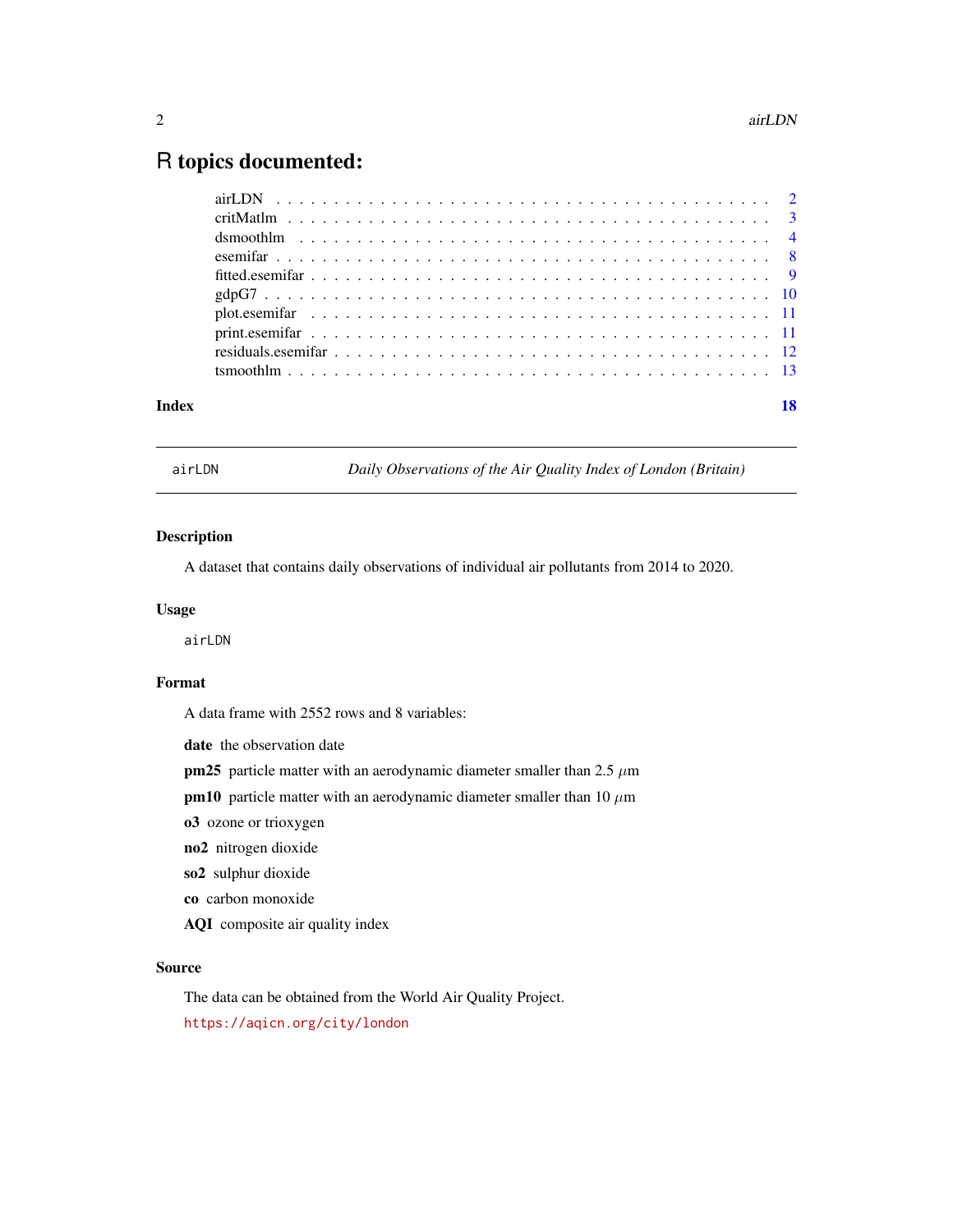<span id="page-2-1"></span><span id="page-2-0"></span>

#### **Description**

An information criterion is calculated for different orders of a fractionally integrated autoregressivemoving-average (FARIMA) model.

#### Usage

 $critMathm(X, p.max = 5, q.max = 5, criterion = c("bic", "aic"))$ 

#### **Arguments**

| $\mathsf{X}$ | a numeric vector that contains the observed time series ordered from past to<br>present; the series is assumed to follow an FARIMA process.                                                                                        |
|--------------|------------------------------------------------------------------------------------------------------------------------------------------------------------------------------------------------------------------------------------|
| p.max        | an integer value $\geq$ 0 that defines the maximum autoregressive order to calcu-<br>late the criterion for; is set to 5 by default; decimal numbers will be rounded off<br>to integers.                                           |
| q.max        | an integer value $\geq$ 0 that defines the maximum moving-average order to to cal-<br>culate the criterion for; is set to 5 by default; decimal numbers will be rounded<br>off to integers.                                        |
| criterion    | a character value that defines the information criterion that will be calculated;<br>the Bayesian Information Criterion ("bic") and Akaike Information Criterion<br>("aic") are the supported choices; is set to "bic" by default. |

#### Details

The series passed to X is assumed to follow an FARIMA( $p, d, q$ ) model. A p.max + 1 by q.max + 1 matrix is calculated for this series. More precisely, the criterion chosen via the argument criterion is calculated for all combinations of orders  $p = 0, 1, ..., p_{max}$  and  $q = 0, 1, ..., q_{max}$ .

Within the function, two information criteria are supported: the Bayesian Information Criterion (BIC) and Akaike's Information Criterion (AIC). The AIC is given by

$$
ALC_{p,q} := \ln(\hat{\sigma}_{p,q}^2) + \frac{2(p+q)}{n},
$$

where  $\hat{\sigma}_{p,q}^2$  is the estimated innovation variance, p and q are the ARMA orders and n is the number of observations.

The BIC, on the other hand, is defined by

$$
BIC_{p,q} := k \ln(n) - 2 \ln(\hat{L})
$$

with k being the number of estimated parameters and  $\hat{L}$  being the estimated Log-Likelihood. Since the parameter k only differs with respect to the orders  $p$  and  $q$  for all estimated models, the term  $k \ln(n)$  is reduced to  $(p + q) \ln(n)$  within the function. Exemplary, if the mean of the series is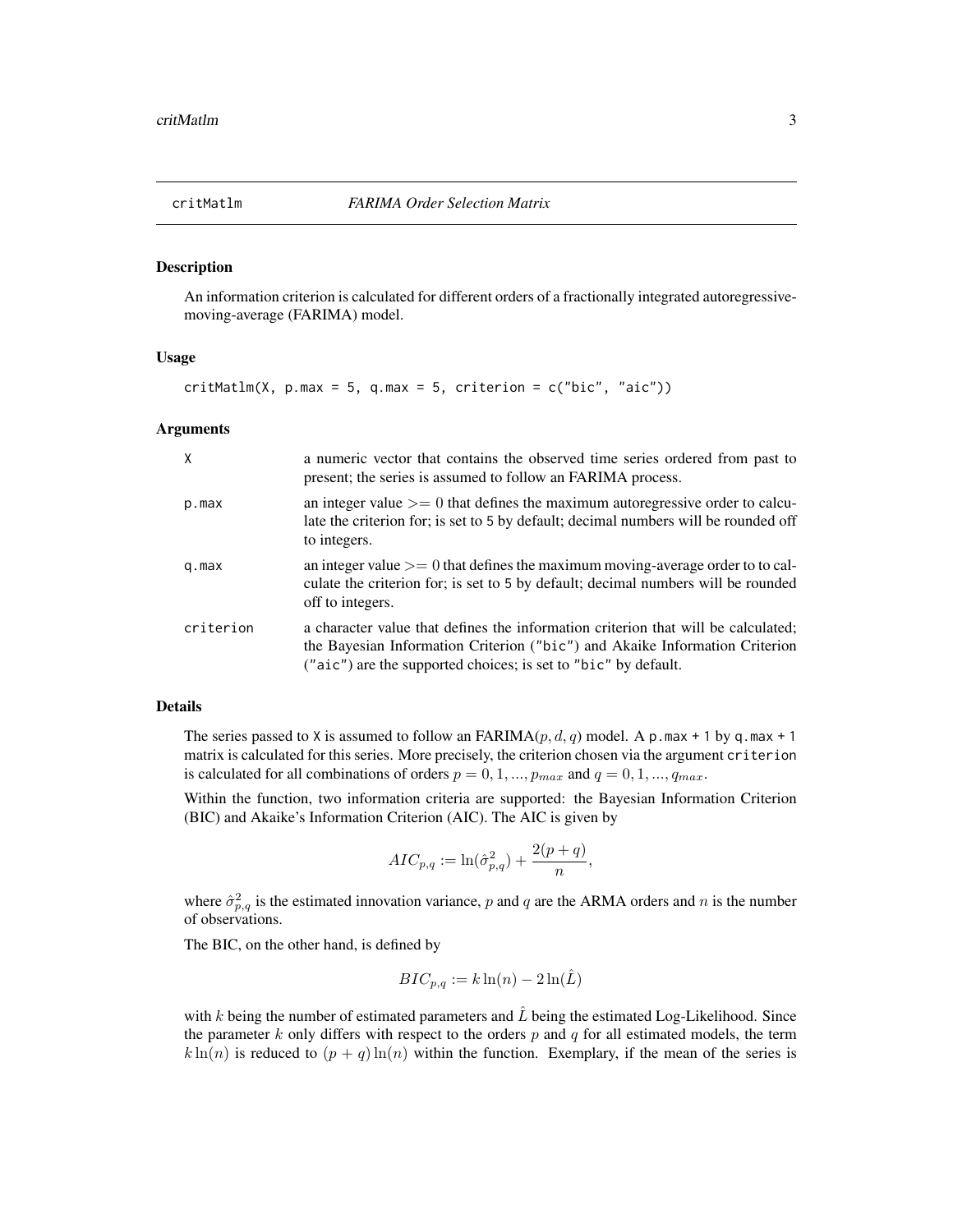estimated as well, it is usually considered within the parameter  $k$  when calculating the BIC. However, since the mean is estimated for all models, not considering this estimated parameter within the calculation of the BIC will reduce all BIC values by the same amount of  $\ln(n)$ . Therefore, the selection via this simplified criterion is still valid, if the number of the estimated parameters only differs with respect to  $p$  and  $q$  between the models that the BIC is obtained for.

The optimal orders are considered to be the ones which minimize either the BIC or the AIC. The use of the BIC is however recommended, because the BIC is consistent, whereas the AIC is not.

#### NOTE:

Within this function, the [fracdiff](#page-0-0) function of the fracdiff package is used throughout for the estimation of FARIMA models.

#### Value

The function returns a p.max  $+1$  by q.max  $+1$  matrix, where the rows represent the AR orders from  $p = 0$  to  $p = p_{max}$  and the columns represent the MA orders from  $q = 0$  to  $q = q_{max}$ . The values within the matrix are the values of the previously selected information criterion for the different combinations of  $p$  and  $q$ .

#### Author(s)

• Dominik Schulz (Scientific Employee) (Department of Economics, Paderborn University), Author

#### Examples

```
# Simulate a FARIMA(2, 0.3 ,1) process
set.seed(1)
X.sim <- fracdiff::fracdiff.sim(n = 1000, ar = c(1.2, -0.71), ma = -0.46,
                               d = 0.3)$series
# Application of the function with BIC-criterion
BIC_mat <- critMatlm(X.sim)
BIC_mat
# determining the optimal order
smoots::optOrd(BIC_mat)
```
dsmoothlm *Data-driven Local Polynomial for the Trend's Derivatives in Equidistant Time Series*

#### **Description**

This function runs through an iterative process in order to find the optimal bandwidth for the nonparametric estimation of the first or second derivative of the trend in an equidistant time series (with long-memory errors) and subsequently employs the obtained bandwidth via local polynomial regression.

<span id="page-3-0"></span>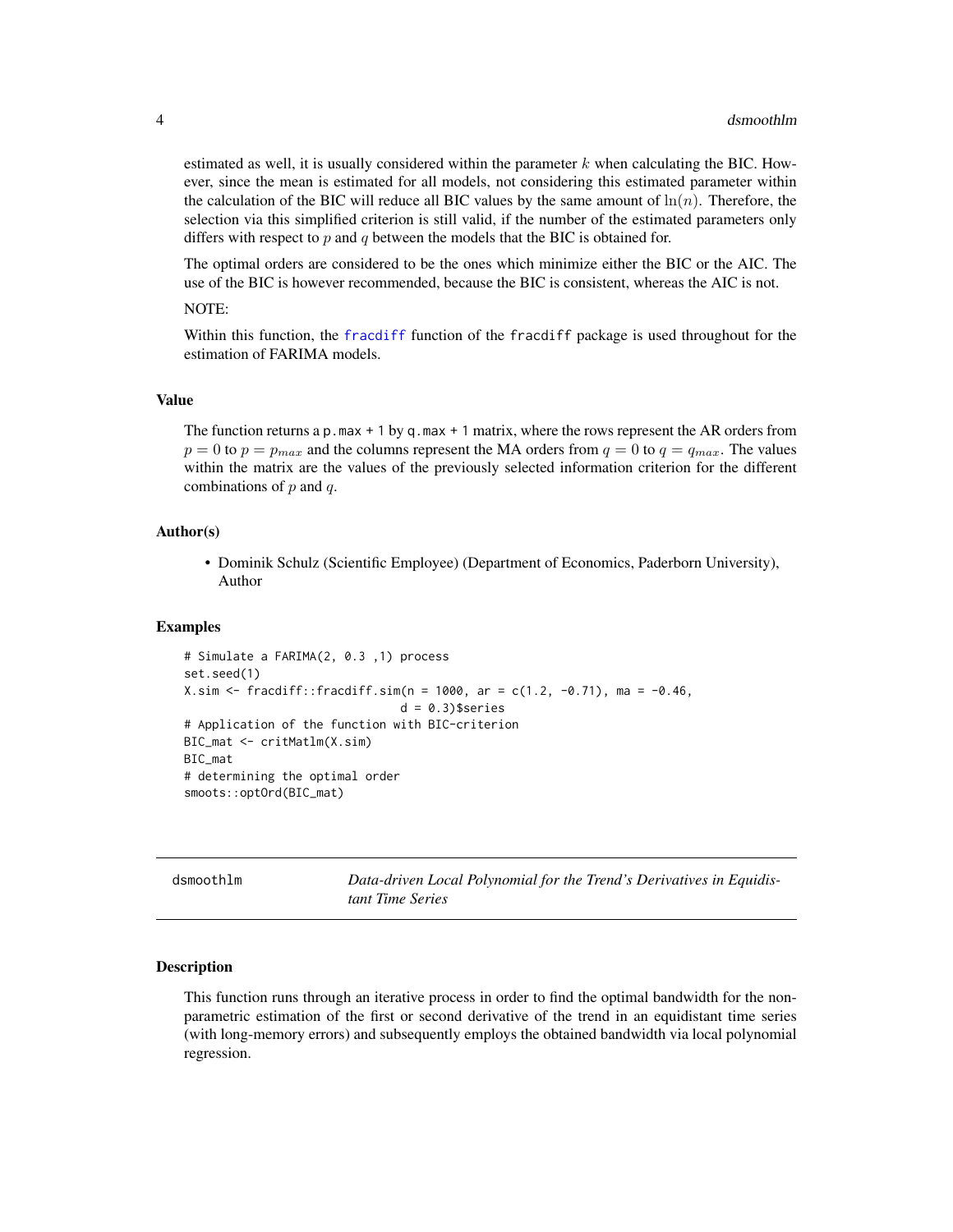#### dsmoothlm 5

#### Usage

```
dsmoothlm(
 y,
 d = c(1, 2),
 pmin = c(0, 1, 2, 3, 4, 5),
 pmax = c(0, 1, 2, 3, 4, 5),qmin = c(0, 1, 2, 3, 4, 5),
 qmax = c(0, 1, 2, 3, 4, 5),
 mu = c(0, 1, 2, 3),mu.p = c(0, 1, 2, 3),pp = c(1, 3),
 bStart.p = 0.15,
 InfR.p = c("Opt", "Nai", "Var")
\mathcal{L}
```
#### Arguments

| у    |                          | a numeric vector that contains the time series ordered from past to present.                                                                                                                                               |
|------|--------------------------|----------------------------------------------------------------------------------------------------------------------------------------------------------------------------------------------------------------------------|
| d    |                          | an integer 1 or 2 that defines the order of derivative; the default is $d = 1$ .                                                                                                                                           |
| pmin | off to integers.         | an integer value $\geq$ 0 that defines the minimum autoregressive order to calcu-<br>late the BIC-criterion for; is set to 0 by default; decimal numbers will be rounded                                                   |
| pmax | off to integers.         | an integer value $\geq$ 0 that defines the maximum autoregressive order to calcu-<br>late the BIC-criterion for; is set to 0 by default; decimal numbers will be rounded                                                   |
| qmin | off to integers.         | an integer value $\geq$ 0 that defines the minimum moving-average order to calcu-<br>late the BIC-criterion for; is set to 0 by default; decimal numbers will be rounded                                                   |
| qmax | rounded off to integers. | an integer value $\geq$ 0 that defines the maximum moving-average order to cal-<br>culate the BIC-criterion for; is set to 0 by default; decimal numbers will be                                                           |
| mu   |                          | an integer 0, , 3 that represents the smoothness parameter of the kernel weight-<br>ing function and thus defines the kernel function that will be used within the<br>local polynomial regression; is set to 1 by default. |
| mu.p | is set to 1 by default.  | an integer 0, , 3 that represents the smoothness parameter of the kernel weight-<br>ing function for the iterative process to obtain initial estimates for $c_f$ , d and $b_0$ ;                                           |
|      | <b>Number</b>            | <b>Kernel</b>                                                                                                                                                                                                              |
|      | 0                        | Uniform Kernel                                                                                                                                                                                                             |
|      | 1                        | Epanechnikov Kernel                                                                                                                                                                                                        |
|      | $\overline{c}$           | Bisquare Kernel                                                                                                                                                                                                            |
|      | 3                        | Triweight Kernel                                                                                                                                                                                                           |
| nn   |                          | an integer 1 (local linear regression) or 3 (local cubic regression) that indi-                                                                                                                                            |

pp an integer 1 (local linear regression) or 3 (local cubic regression) that indicates the order of polynomial upon which  $c_f$ , d and  $b_0$  will be calculated by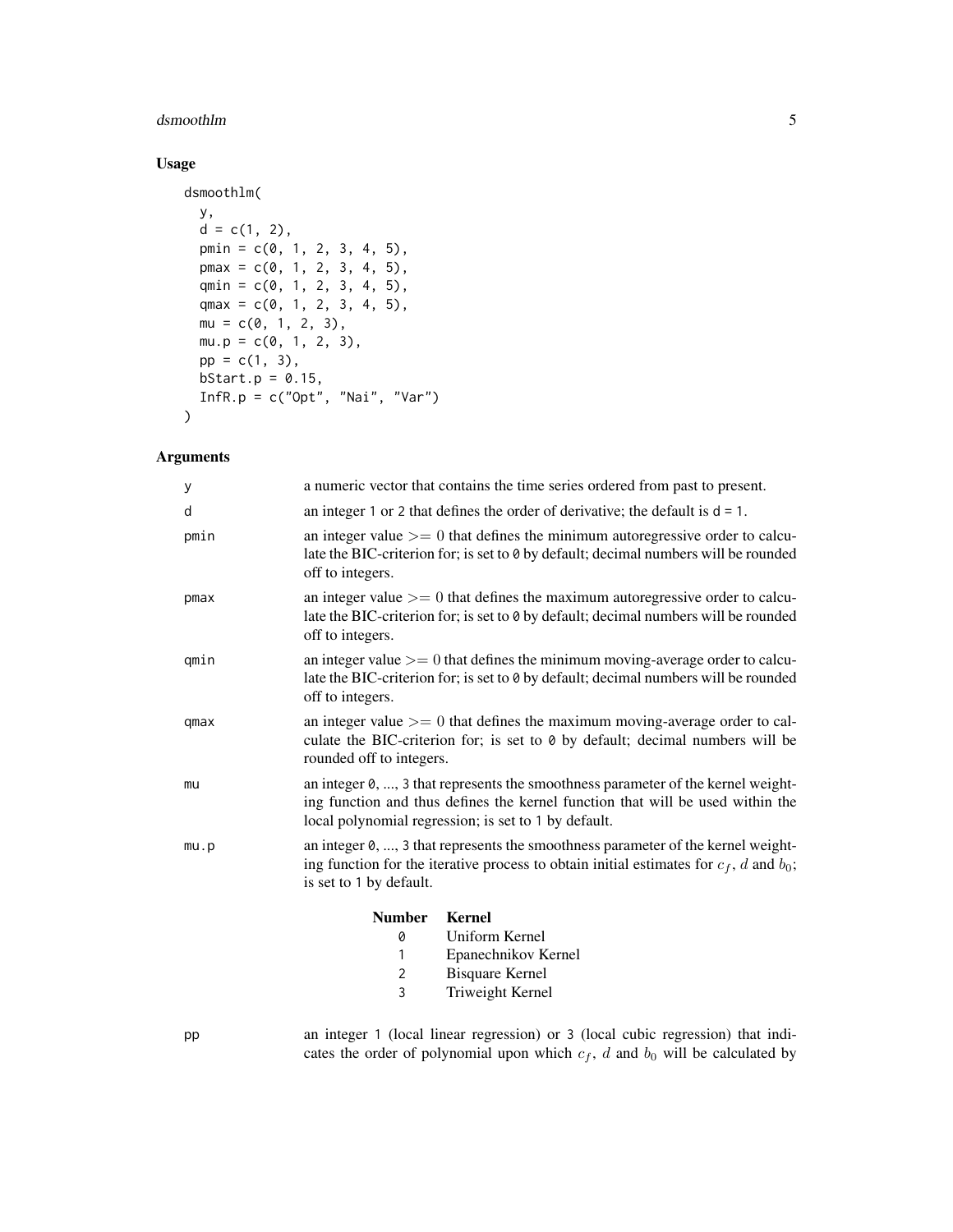<span id="page-5-0"></span>

|          | $\text{CSIIIOOLIIIIII}$ ; the detault is $pp - 1$ .                                                                                                                                                              |
|----------|------------------------------------------------------------------------------------------------------------------------------------------------------------------------------------------------------------------|
| bStart.p | a numeric object that indicates the starting value of the bandwidth for the itera-<br>tive process to obtain initial estimates for $c_f$ , d and $b_0$ ; should be $> 0$ ; is set to<br>0.15 by default.         |
| InfR.p   | a character object that represents the inflation rate in the form $h_d = h^a$ of the<br>bandwidth for the iterative process to obtain initial estimates for $c_f$ , d and $b_0$ ; is<br>set to "Opt" by default. |

[tsmoothlm](#page-12-1); the default is pp = 1.

#### Details

The trend is estimated based on the additive nonparametric regression model for an equidistant time series

$$
y_t = m(x_t) + \epsilon_t,
$$

where  $y_t$  is the observed time series,  $x_t$  is the rescaled time on the interval [0, 1],  $m(x_t)$  is a smooth and deterministic trend function and  $\epsilon_t$  are stationary errors with  $E(\epsilon_t) = 0$  and is assumed to follow a FARIMA $(p, d, q)$  model (see also Beran and Feng, 2002).

The iterative-plug-in (IPI) algorithm, which numerically minimizes the Asymptotic Mean Squared Error (AMISE), is based on the proposal of Beran and Feng (2002a).

The variance factor  $c_f$ , the long memory parameter d and the starting bandwidth b0 are first obtained from a pilot-estimation of the time series' nonparametric trend ( $\nu = 0$ ) with polynomial order  $p_n$ . The estimate is then plugged into the iterative procedure for estimating the first or second derivative  $(\nu = 1 \text{ or } \nu = 2)$ . For further details on the asymptotic theory or the algorithm, we refer the user to Letmathe, Beran and Feng (2021).

The function itself is applicable in the following way: Based on a data input y, an order of polynomial pp for the variance factor estimation procedure, a starting value for the relative bandwidth bStart.p in the variance factor estimation procedure and a kernel function defined by the smoothness parameter mu, an optimal bandwidth is numerically calculated for the trend's derivative of order d. In fact, aside from the input vector y, every argument has a default setting that can be adjusted for the individual case. However, it is recommended to initially use the default values for the estimation of the first derivative and adjust the argument  $d$  to  $d = 2$  for the estimation of the second derivative. The initial bandwidth does not affect the resulting optimal bandwidth in theory. However in practice, local minima of the AMISE can influence the results. For more specific information on the input arguments consult the section *Arguments*.

After the bandwidth estimation, the nonparametric derivative of the series is calculated with respect to the obtained optimal bandwidth by means of a local polynomial regression. The output object is then a list that contains, among other components, the original time series, the estimates of the derivative and the estimated optimal bandwidth.

The default print method for this function delivers key numbers such as the iteration steps and the generated optimal bandwidth rounded to the fourth decimal. The exact numbers and results such as the estimated nonparametric trend series are saved within the output object and can be addressed via the \$ sign.

#### Value

The function returns a list with different components:

b0 the optimal bandwidth chosen by the IPI-algorithm.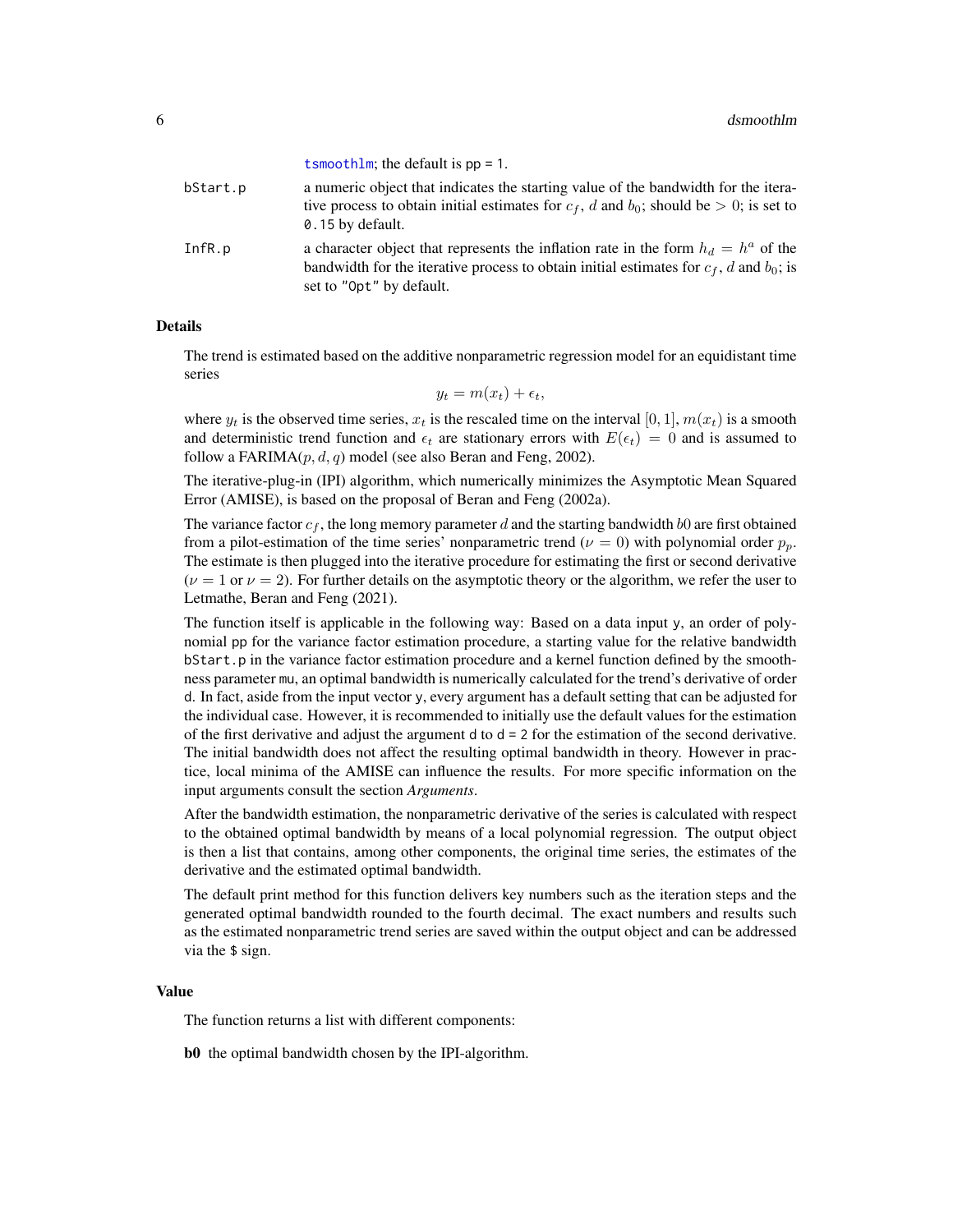#### dsmoothlm **7**

- **bStart.p** the starting bandwidth for the nonparametric trend estimation that leads to the initial estimates; input argument.
- cf0 the estimated variance factor.
- InfR.p the inflation rate setting.
- iterations the bandwidths of the single iterations steps
- mu.p the smoothness parameter of the second order kernel; input argument.
- n the number of observations.
- niterations the total number of iterations until convergence.
- orig the original input series; input argument.
- p the order of polynomial for the local polynomial regression used within derivative estimation procedure.
- pp the order of polynomial for the local polynomial regression used in the pilot estimation; input argument.
- v the considered order of the trend's derivative; input argument d.
- ws the weighting system matrix used within the local polynomial regression; this matrix is a condensed version of a complete weighting system matrix; in each row of ws, the weights for conducting the smoothing procedure at a specific observation time point can be found; the first  $[nb + 0.5]$  rows, where n corresponds to the number of observations, b is the bandwidth considered for smoothing and [.] denotes the integer part, contain the weights at the  $[nb+0.5]$ left-hand boundary points; the weights in row  $[nb + 0.5] + 1$  are representative for the estimation at all interior points and the remaining rows contain the weights for the right-hand boundary points; each row has exactly  $2[nb+0.5] + 1$  elements, more specifically the weights for observations of the nearest  $2[nb + 0.5] + 1$  time points; moreover, the weights are normalized, i.e. the weights are obtained under consideration of the time points  $x_t = t/n$ , where  $t = 1, 2, ..., n$ .
- ye the nonparametric estimates of the derivative.

#### Author(s)

- Yuanhua Feng (Department of Economics, Paderborn University), Author of the Algorithms Website: <https://wiwi.uni-paderborn.de/en/dep4/feng/>
- Sebastian Letmathe (Scientific Employee) (Department of Economics, Paderborn University), Package Creator and Maintainer
- Dominik Schulz (Scientific Employee) (Department of Economics, Paderborn University), Author

#### References

Letmathe, S., Beran, J. and Feng, Y. (2021). An extended exponential SEMIFAR model with application in R. Discussion Paper. Paderborn University.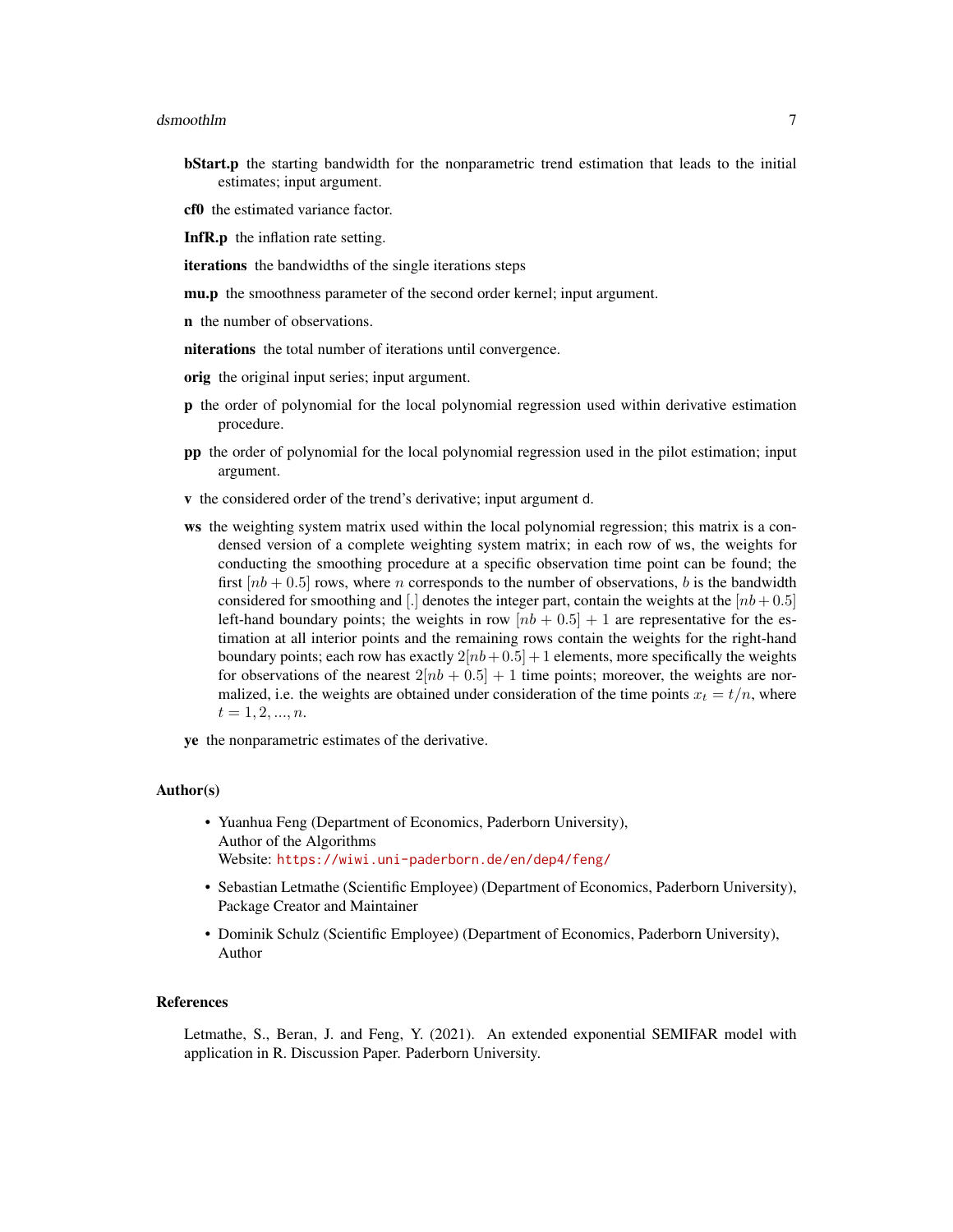#### Examples

```
# Logarithm of test data
test_data <- gdpG7
y <- log(test_data$gdp)
n <- length(y)
t < - seq(from = 1962, to = 2020, length.out = n)
# Applied dsmooth function for the trend's first derivative
result_d <- dsmoothlm(y, d = 1, pp = 1, pmax = 1, qmax = 1, InfR.p = "0pt")
estim <- result_d$ye
# Plot of the results
plot(t, estim, xlab = "Year", ylab = "First derivative", type = "l",
main = paste0("Estimated first derivative of the trend for log-quarterly ",
 "G7-GDP, Q1 1962 - Q4 2019"), cex.axis = 0.8, cex.main = 0.8,
cex.lab = 0.8, bty = "n")
# Print result
result_d
# The main function "dsmoothlm"------------------------------------------
```
esemifar *esemifar: A package for data-driven nonparametric estimation of the trend and its derivatives in equidistant time series.*

#### Description

The esemifar package provides different applicable functions for the estimation of the trend or its derivatives in equidistant time series. The main functions include an automated bandwidth selection method for time series with long-memory errors.

#### Functions (version 1.0.0)

The esemifar functions are either meant for calculating nonparametric estimates of the trend of a time series or its derivatives.

dsmoothlm is a function that calculates the derivatives of the trend after obtaining the optimal bandwidth by an iterative plug-in algorithm.

tsmoothlm is the central function of the package. It allows the user to conduct a local polynomial regression of the trend based on an optimal bandwidth that is obtained by an iterative plug-in algorithm. Inflation rate (and other factors) can be manually and individually adjusted as arguments in the function (see also: [tsmoothlm](#page-12-1)).

critMatlm is a quick tool for the calculation of information criteria for  $FARIMA(p, d, q)$  models with different order combinations  $p$  and  $q$ . The function returns a matrix with the obtained values of the selected criterion for the different combinations of  $p$  and  $q$  (see also: [critMatlm](#page-2-1)).

<span id="page-7-0"></span>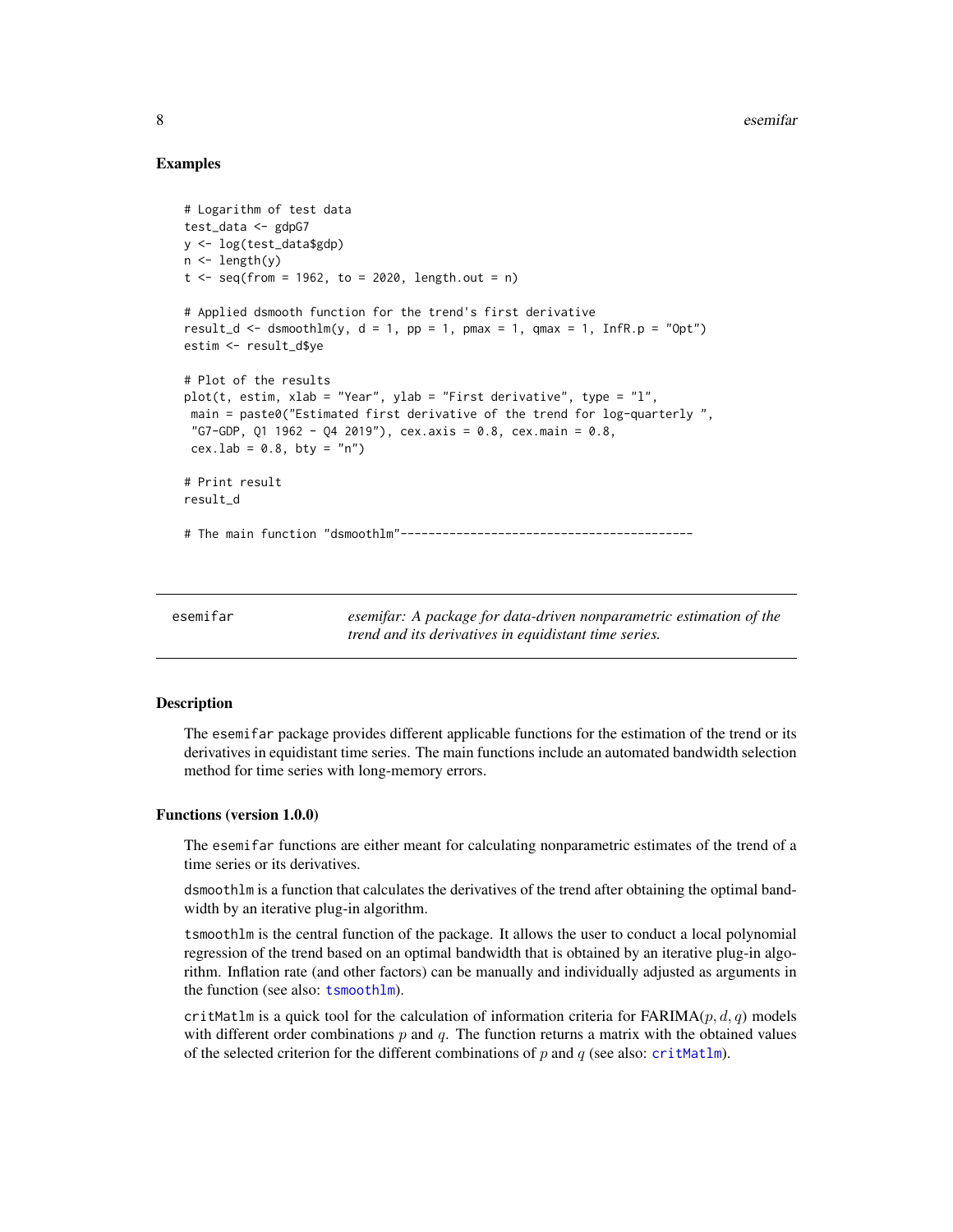#### <span id="page-8-0"></span>fitted.esemifar 9

#### **Datasets**

The package includes two datasets: airLDN (see also: [airLDN](#page-1-1)) with daily observations of individual air pollutants from 2014 to 2020 and gdpG7 (see also: [gdpG7](#page-9-1)) that has data concerning the quarterly G7 GDP between Q1 1962 and Q4 2019.

#### License

The package is distributed under the General Public License v3 ([GPL-3](https://tldrlegal.com/license/gnugeneral-public-license-v3-(gpl-3))).

#### Author(s)

- Yuanhua Feng (Department of Economics, Paderborn University), Author of the Algorithms Website: <https://wiwi.uni-paderborn.de/en/dep4/feng/>
- Sebastian Letmathe (Scientific Employee) (Department of Economics, Paderborn University), Package Creator and Maintainer

#### References

Beran, J. and Y. Feng (2002a). Iterative plug-in algorithms for SEMIFAR models - definition, convergence, and asymptotic properties. Journal of Computational and Graphical Statistics 11(3), 690-713.

Beran, J. and Feng, Y. (2002b). Local polynomial fitting with long-memory, short-memory and antipersistent errors. Annals of the Institute of Statistical Mathematics, 54(2), 291-311.

Beran, J. and Feng, Y. (2002c). SEMIFAR models - a semiparametric approach to modelling trends, longrange dependence and nonstationarity. Computational Statistics & Data Analysis 40(2), 393-419.

Letmathe, S., Beran, J. and Feng, Y. (2021). An extended exponential SEMIFAR model with application in R. Discussion Paper. Paderborn University.

fitted.esemifar *Extract Model Fitted Values*

#### **Description**

Generic function which extracts fitted values from a esemifar class object. Both fitted and fitted.values can be called.

#### Usage

```
## S3 method for class 'esemifar'
fitted(object, ...)
```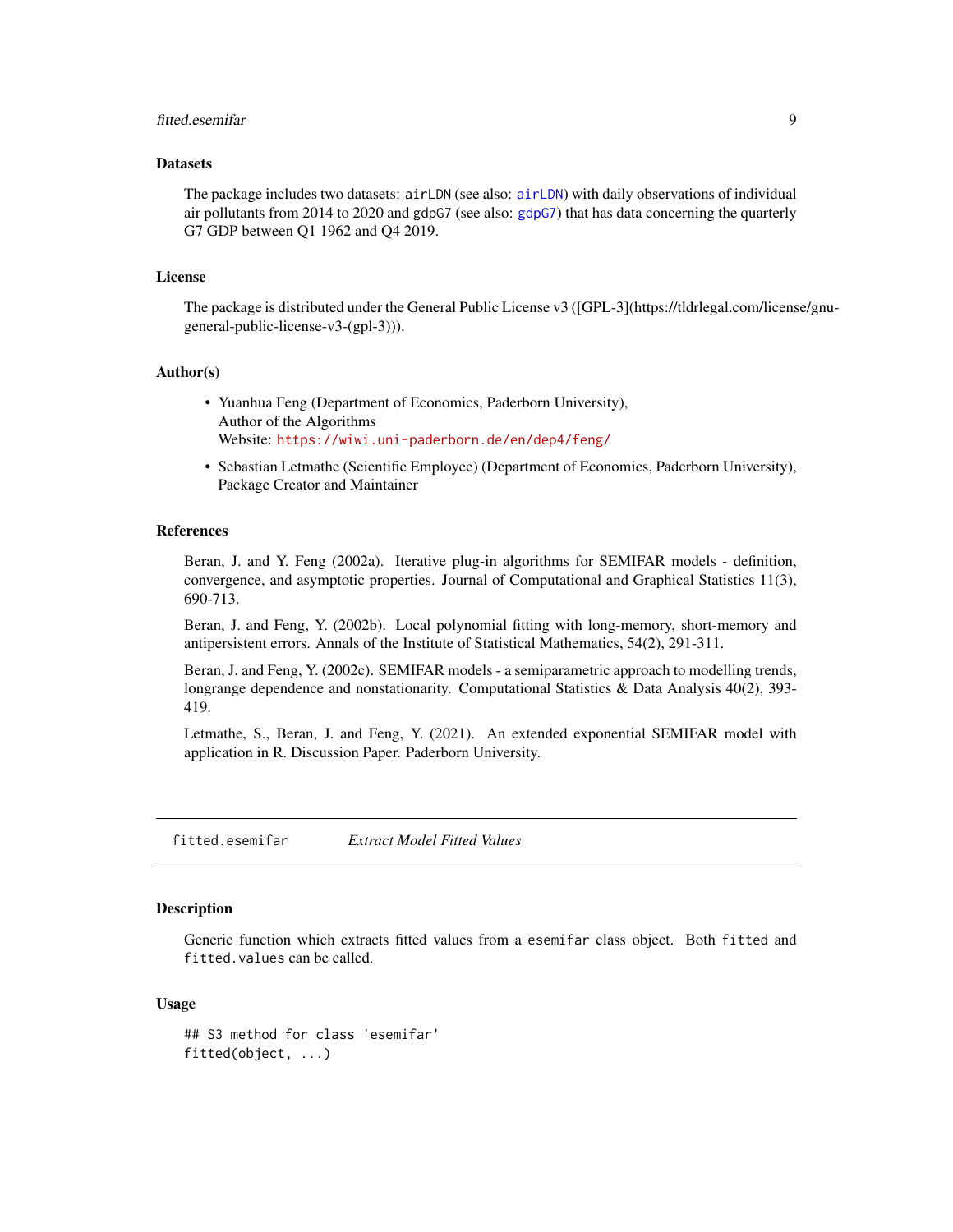#### <span id="page-9-0"></span>Arguments

| object                  | an object from the esemifar class.                  |
|-------------------------|-----------------------------------------------------|
| $\cdot$ $\cdot$ $\cdot$ | included for consistency with the generic function. |

#### Value

Fitted values extracted from a esemifar class object.

#### Author(s)

• Sebastian Letmathe (Scientific Employee) (Department of Economics, Paderborn University),

<span id="page-9-1"></span>gdpG7 *Quarterly G7 GDP, Q1 1962 to Q4 2019*

#### Description

A dataset that contains the (seasonally adjusted) Gross Domestic Product of the G7 nations from the first quarter of 1962 to the fourth quarter of 2019

#### Usage

gdpG7

#### Format

A data frame with 232 rows and 3 variables:

year the observation year

quarter the observation quarter in the given year

gdp the volume Index of the Gross Domestic Product of the G7 nations

#### Source

The data was obtained from the Organization for Economic Co-operation and Development (OECD) <https://data.oecd.org/gdp/quarterly-gdp.htm#indicator-chart>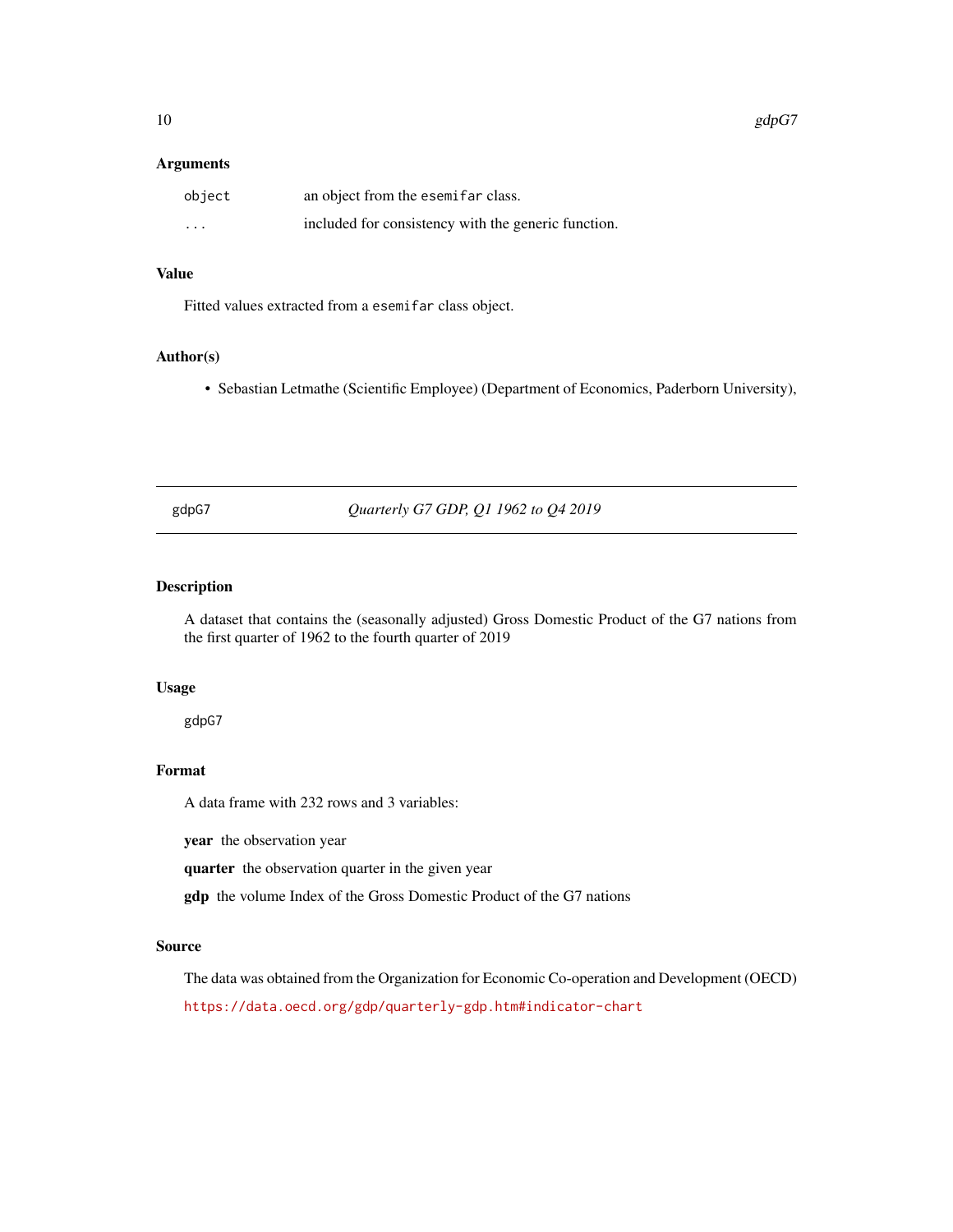<span id="page-10-0"></span>

#### Description

This function regulates how objects created by the package esemifar are plotted.

#### Usage

## S3 method for class 'esemifar'  $plot(x, t = NULL, ...)$ 

#### Arguments

| $\mathsf{x}$            | an input object of class esemifar.                                                                                                                                                 |
|-------------------------|------------------------------------------------------------------------------------------------------------------------------------------------------------------------------------|
| t                       | an optional vector with time points that will be considered for the x-axis within<br>the plot; is set to NULL by default and uses a vector 1: length $(x\$ ye) for time<br>points. |
| $\cdot$ $\cdot$ $\cdot$ | additional arguments of the standard plot method.                                                                                                                                  |

#### Value

None

#### Author(s)

• Dominik Schulz (Research Assistant) (Department of Economics, Paderborn University),

print.esemifar *Print Method for the Package 'esemifar'*

#### Description

This function regulates how objects created by the package esemifar are printed.

#### Usage

```
## S3 method for class 'esemifar'
print(x, \ldots)
```
#### Arguments

|                         | an input object of class esemifar.                                                |
|-------------------------|-----------------------------------------------------------------------------------|
| $\cdot$ $\cdot$ $\cdot$ | included for compatibility; additional arguments will however not affect the out- |
|                         | put.                                                                              |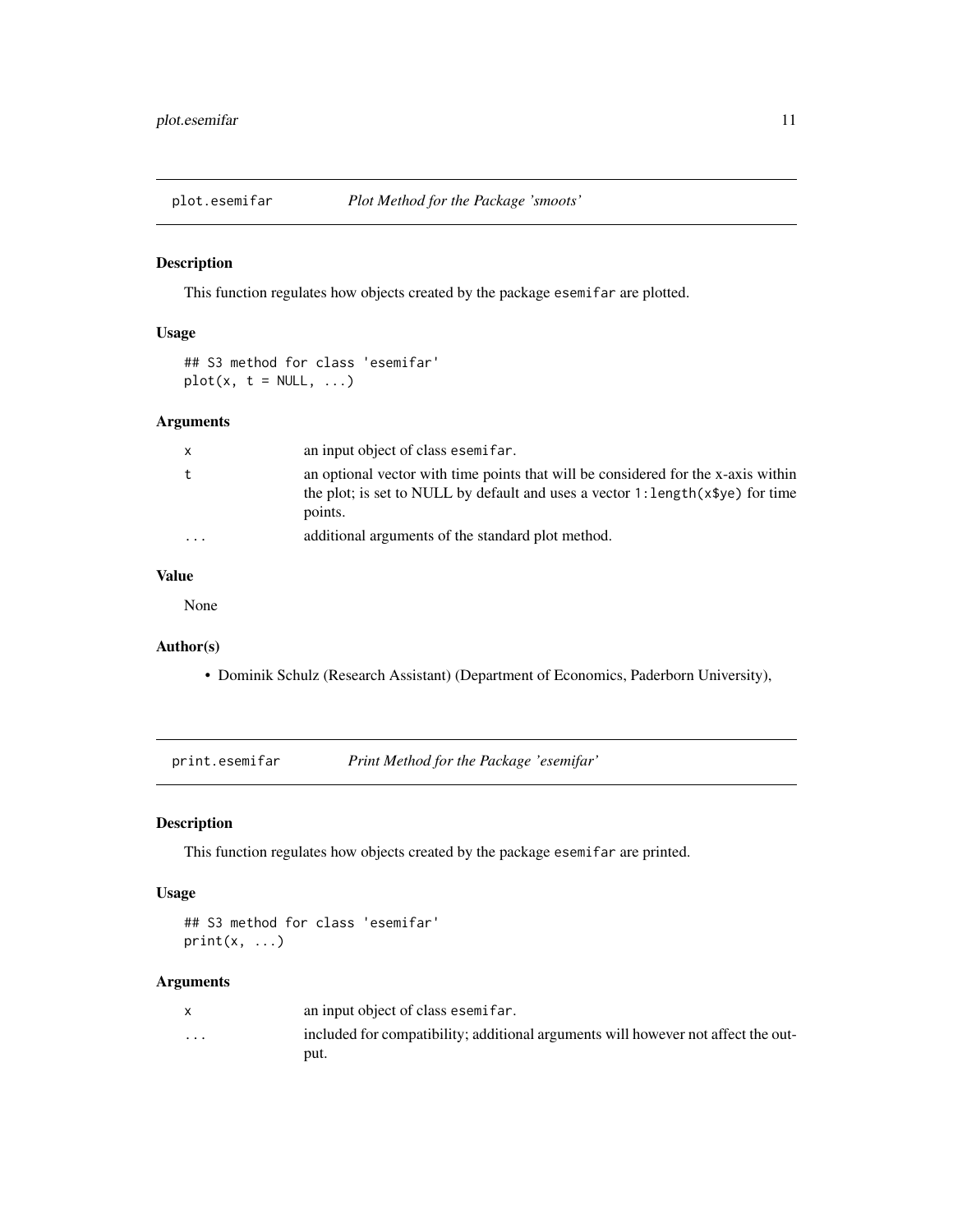#### <span id="page-11-0"></span>Value

None

#### Author(s)

• Dominik Schulz (Scientific employee) (Department of Economics, Paderborn University),

residuals.esemifar *Extract Model Residuals*

#### Description

Generic function which extracts model residuals from a esemifar class object. Both residuals and its abbreviated form resid can be called.

#### Usage

## S3 method for class 'esemifar' residuals(object, ...)

#### Arguments

| object   | an object from the esemifar class.                  |
|----------|-----------------------------------------------------|
| $\cdots$ | included for consistency with the generic function. |

#### Value

Residuals extracted from a esemifar class object.

#### Author(s)

• Sebastian Letmathe (Scientific Employee) (Department of Economics, Paderborn University),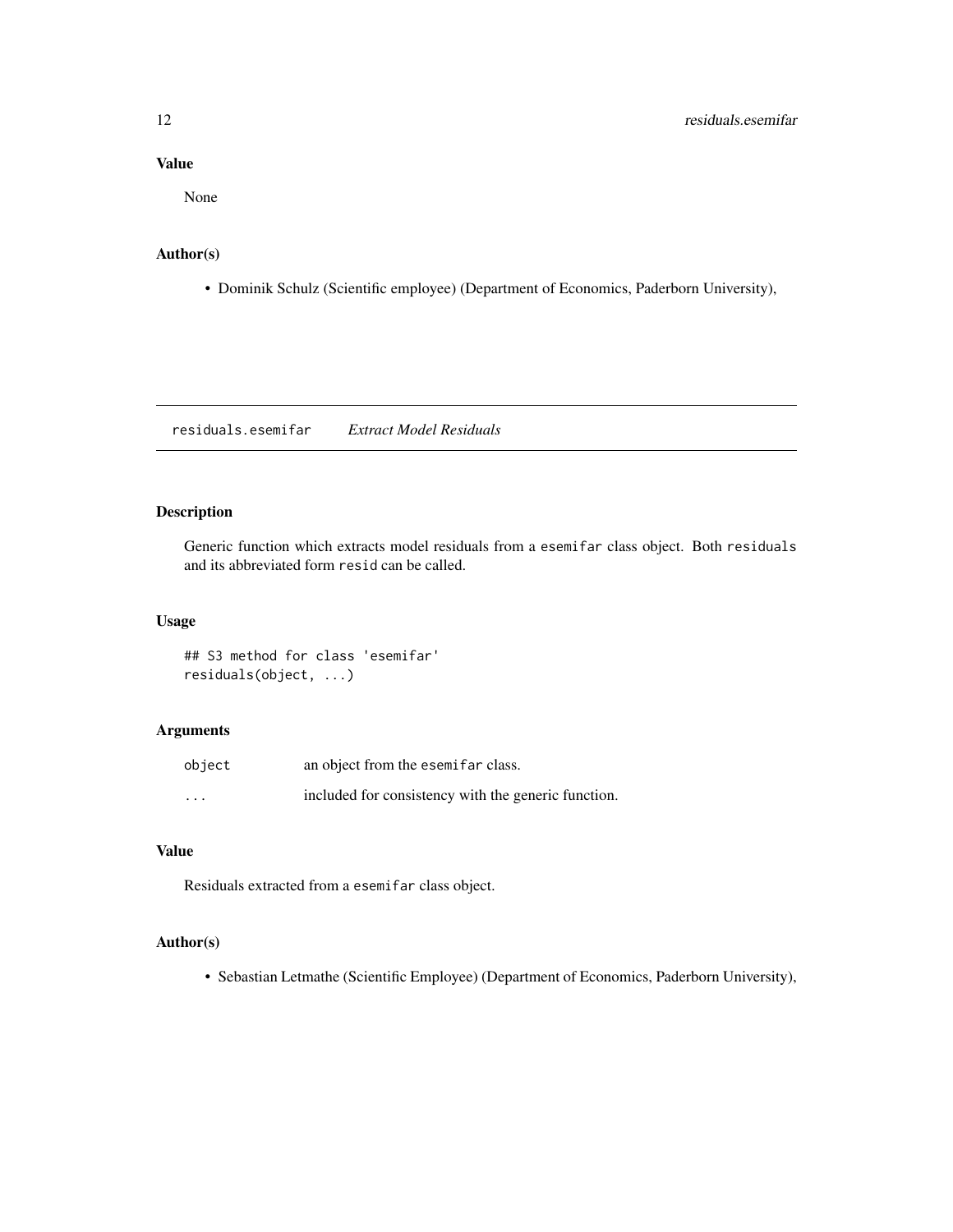<span id="page-12-1"></span><span id="page-12-0"></span>tsmoothlm *Advanced Data-driven Nonparametric Regression for the Trend in Equidistant Time Series*

#### Description

This function runs an iterative plug-in algorithm to find the optimal bandwidth for the estimation of the nonparametric trend in equidistant time series (with long-memory errors) and then employs the resulting bandwidth via either local polynomial or kernel regression.

#### Usage

```
tsmoothlm(
 y,
 pmin = c(0, 1, 2, 3, 4, 5),
 pmax = c(0, 1, 2, 3, 4, 5),qmin = c(0, 1, 2, 3, 4, 5),
 qmax = c(0, 1, 2, 3, 4, 5),
 p = c(1, 3),
 mu = c(0, 1, 2, 3),
 InfR = c("0pt", "Nai", "Var"),
 bStart = 0.15,
 bb = c(0, 1),cb = 0.05,
 method = c("1pr", "kr"))
```
#### Arguments

| У    | a numeric vector that contains the time series ordered from past to present.                                                                                                                                                                                   |
|------|----------------------------------------------------------------------------------------------------------------------------------------------------------------------------------------------------------------------------------------------------------------|
| pmin | an integer value $\geq$ 0 that defines the minimum autoregressive order to calcu-<br>late the BIC-criterion for; is set to 0 by default; decimal numbers will be rounded<br>off to integers.                                                                   |
| pmax | an integer value $\geq$ 0 that defines the maximum autoregressive order to calcu-<br>late the BIC-criterion for; is set to 0 by default; decimal numbers will be rounded<br>off to integers.                                                                   |
| qmin | an integer value $\geq$ 0 that defines the minimum moving-average order to calcu-<br>late the BIC-criterion for; is set to 0 by default; decimal numbers will be rounded<br>off to integers.                                                                   |
| qmax | an integer value $\geq$ 0 that defines the maximum moving-average order to cal-<br>culate the BIC-criterion for; is set to 0 by default; decimal numbers will be<br>rounded off to integers.                                                                   |
| p    | an integer 1 (local linear regression) or 3 (local cubic regression); represents<br>the order of polynomial within the local polynomial regression (see also the<br>'Details' section); is set to 1 by default; is automatically set to 1 if method =<br>"kr". |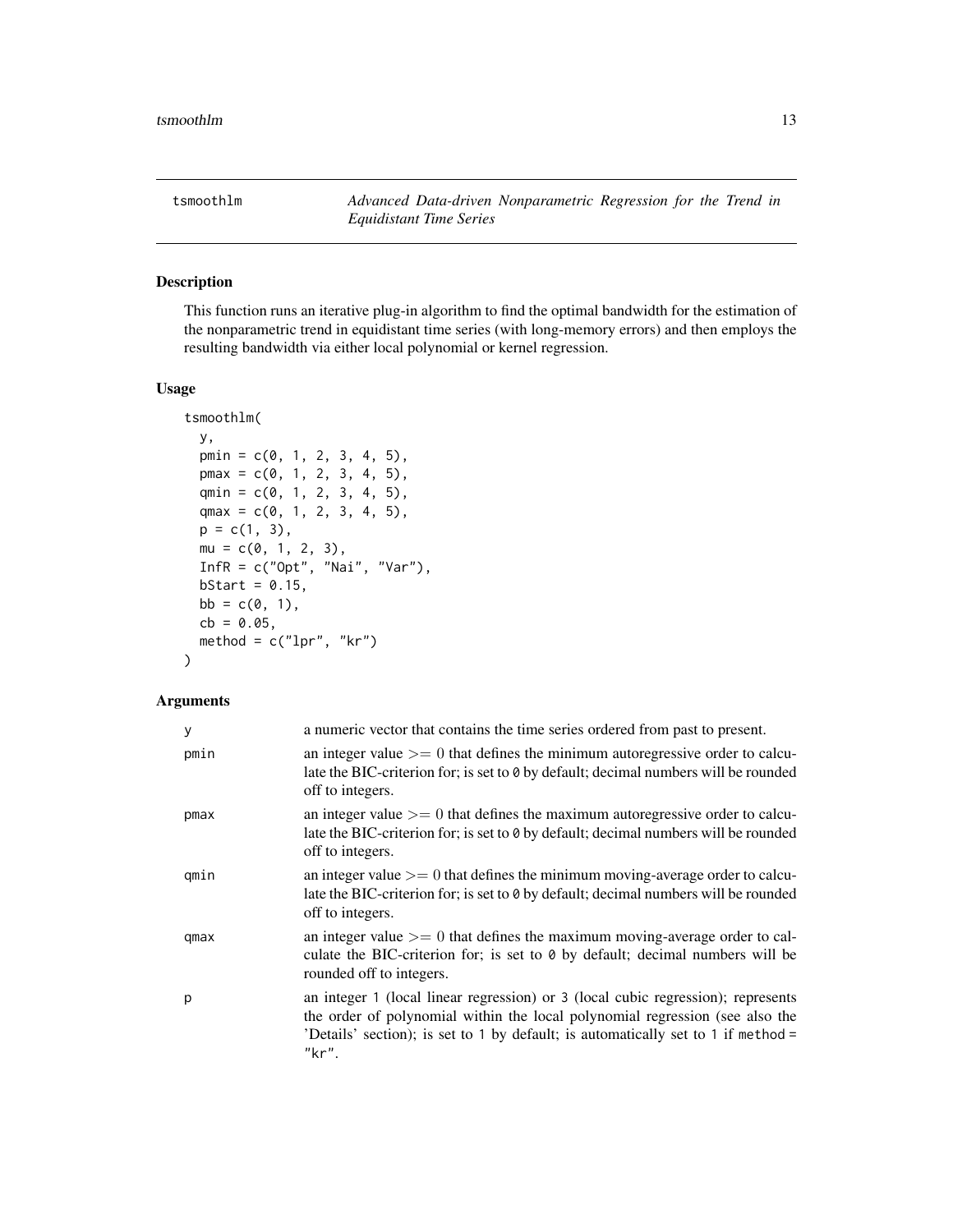| mu                                        | an integer $0, \ldots, 3$ that represents the smoothness parameter of the kernel weight-<br>ing function and thus defines the kernel function that will be used within the<br>local polynomial regression; is set to 1 by default.                                            |
|-------------------------------------------|-------------------------------------------------------------------------------------------------------------------------------------------------------------------------------------------------------------------------------------------------------------------------------|
|                                           | <b>Number</b><br><b>Kernel</b><br>Uniform Kernel<br>0<br>Epanechnikov Kernel<br>$\mathbf{1}$<br>$\overline{2}$<br><b>Bisquare Kernel</b><br>3<br>Triweight Kernel                                                                                                             |
| InfR                                      | a character object that represents the inflation rate in the form $h_d = h^a$ for the<br>bandwidth in the estimation of $I[m^{(k)}]$ (see also the 'Details' section); is set to<br>"Opt" by default.                                                                         |
| Inflation rate<br>"Opt"<br>"Nai"<br>"Var" | <b>Description</b><br>Optimal inflation rate $a_{p,Q} ((5-2d)/(7-2d)$ for $p = 1$ ; $(9-2d)/(11-2d)$ for $p = 3$ )<br>Naive inflation rate $a_{p,N} ((5-2d)/(9-2d)$ for $p = 1$ ; $(9-2d)/(13-2d)$ for $p = 3$ )<br>Stable inflation rate $a_{p,S}$ (1/2 for p = 1 and p = 3) |
| bStart                                    | a numeric object that indicates the starting value of the bandwidth for the itera-<br>tive process; should be $> 0$ ; is set to 0.15 by default.                                                                                                                              |
| bb                                        | can be set to $\theta$ or 1; the parameter controlling the bandwidth used at the bound-<br>ary; is set to 1 by default.                                                                                                                                                       |
| <b>Number</b> (bb)<br>0<br>1              | <b>Estimation procedure at boundary points</b><br>Fixed bandwidth on one side with possible large bandwidth on the other side at the boundary<br>The $k$ -nearest neighbor method will be used                                                                                |
| cb                                        | a numeric value that indicates the percentage of omitted observations on each<br>side of the observation period for the automated bandwidth selection; is set to<br>0.05 by default.                                                                                          |
| method                                    | the final smoothing approach; "1pr" represents the local polynomial regression,<br>whereas "kr" implements a kernel regression; is set to "1pr" by default.                                                                                                                   |

#### Details

The trend is estimated based on the additive nonparametric regression model for an equidistant time series

 $y_t = m(x_t) + \epsilon_t,$ 

where  $y_t$  is the observed time series,  $x_t$  is the rescaled time on the interval [0, 1],  $m(x_t)$  is a smooth and deterministic trend function and  $\epsilon_t$  are stationary errors with  $E(\epsilon_t) = 0$  and is assumed to follow a FARIMA( $p, d, q$ ) model (see also Beran and Feng, 2002a, Beran and Feng, 2002b and Beran and Feng, 2002c).

The iterative-plug-in (IPI) algorithm, which numerically minimizes the Asymptotic Mean Squared Error (AMISE), is based on the proposal of Beran and Feng (2002a).

The function calculates suitable estimates for  $c_f$ , the variance factor, and  $I[m^{(k)}]$  over different iterations. In each iteration, a bandwidth is obtained in accordance with the AMISE that once more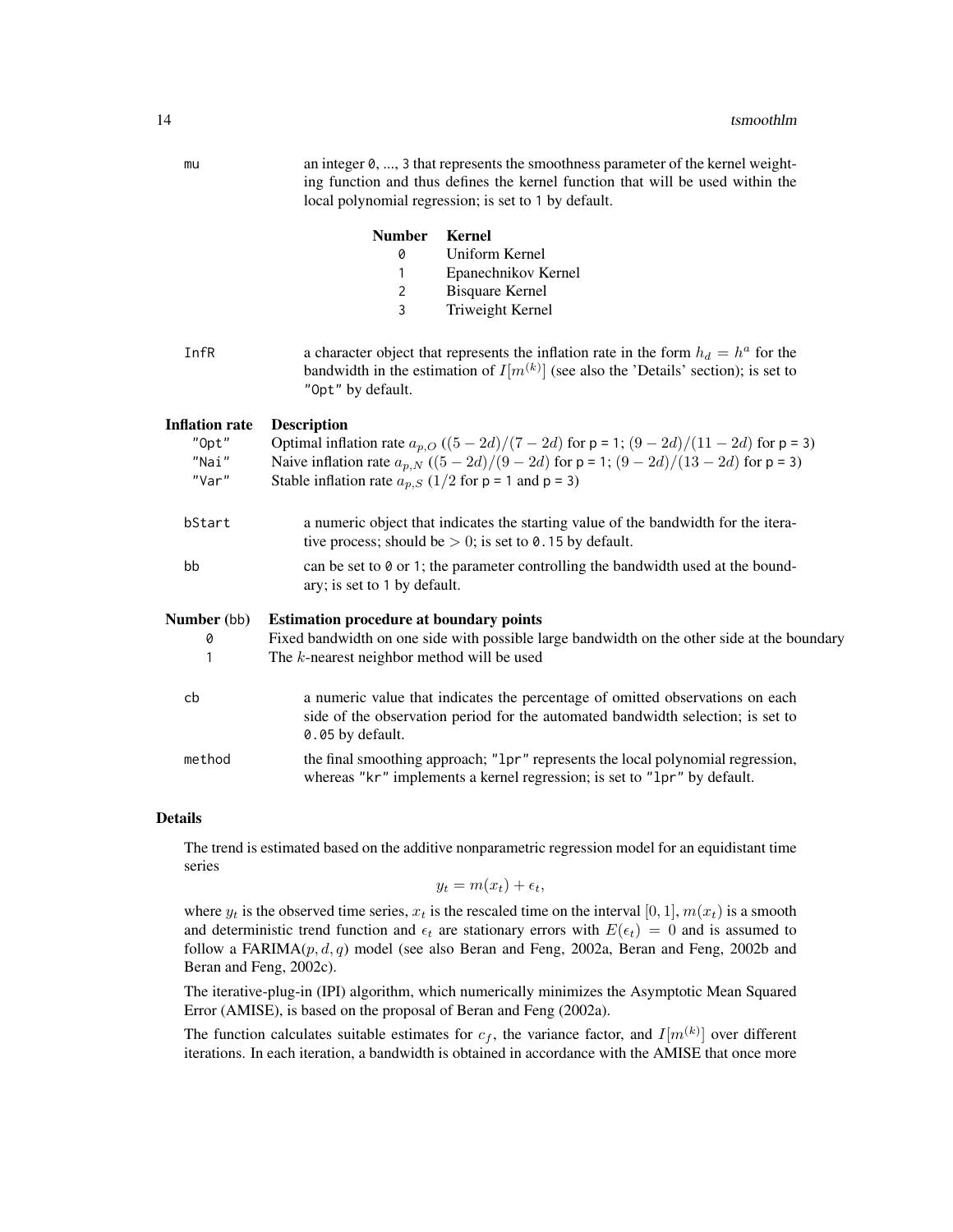#### tsmoothlm and the contract of the contract of the contract of the contract of the contract of the contract of the contract of the contract of the contract of the contract of the contract of the contract of the contract of

serves as an input for the following iteration. The process repeats until either convergence or the 40th iteration is reached. For further details on the asymptotic theory or the algorithm, please see Letmathe et al., 2021.

To apply the function, the following arguments are needed: a data input y, an order of polynomial p, a kernel weighting function defined by the smoothness parameter mu, an inflation rate setting InfR (see also Beran and Feng, 2002b), a starting value for the relative bandwidth bStart, a boundary method bb, a boundary cut-off percentage cb and a final smoothing method method. In fact, aside from the input vector y, every argument has a default setting that can be adjusted for the individual case. Theoretically, the initial bandwidth does not affect the selected optimal bandwidth. However, in practice local minima of the AMISE might exist and influence the selected bandwidth. Therefore, the default setting is bStart  $= 0.15$ . In the rare case of a clearly unsuitable optimal bandwidth, a starting bandwidth that differs from the default value is a first possible approach to obtain a better result. Other argument adjustments can be tried as well. For more specific information on the input arguments consult the section *Arguments*.

When applying the function, an optimal bandwidth is obtained based on a strongly modified version of the IPI algorithm of Beran and Feng (2002a). In a second step, the nonparametric trend of the series is calculated with respect to the chosen bandwidth and the selected regression method (lpf or  $kr$ ). Please note that method = " $1pf$ " is strongly recommended by the authors. Moreover, it is notable that p is automatically set to 1 for method = "kr". The output object is then a list that contains, among other components, the original time series, the estimated trend values and the series without the trend.

The default print method for this function delivers only key numbers such as the iteration steps and the generated optimal bandwidth rounded to the fourth decimal. The exact numbers and results such as the estimated nonparametric trend series are saved within the output object and can be addressed via the \$ sign.

#### Value

The function returns a list with different components:

**FARIMA.BIC** the Bayesian Information Criterion of the optimal FARIMA $(p, d, q)$  model.

- cb the percentage of omitted observations on each side of the observation period; always equal to 0.05.
- b0 the optimal bandwidth chosen by the IPI-algorithm.
- bb the boundary bandwidth method used within the IPI; always equal to 1.
- bStart the starting value of the (relative) bandwidth; input argument.
- cf0 the estimated variance factor; in contrast to the definitions given in the *Details* section, this object actually contains an estimated value of  $2\pi c_f$ , i.e. it corresponds to the estimated sum of autocovariances.
- **d.BIC** the long-memory parameter of the optimal FARIMA( $p$ ,  $d$ ,  $q$ ) model.

**FARMA.BIC** the model fit of the selected  $FARIMA(p, d, q \text{ model.})$ 

**I2** the estimated value of  $I[m^{(k)}]$ .

InfR the setting for the inflation rate according to the chosen algorithm.

iterations the bandwidths of the single iterations steps

mu the smoothness parameter of the second order kernel; input argument.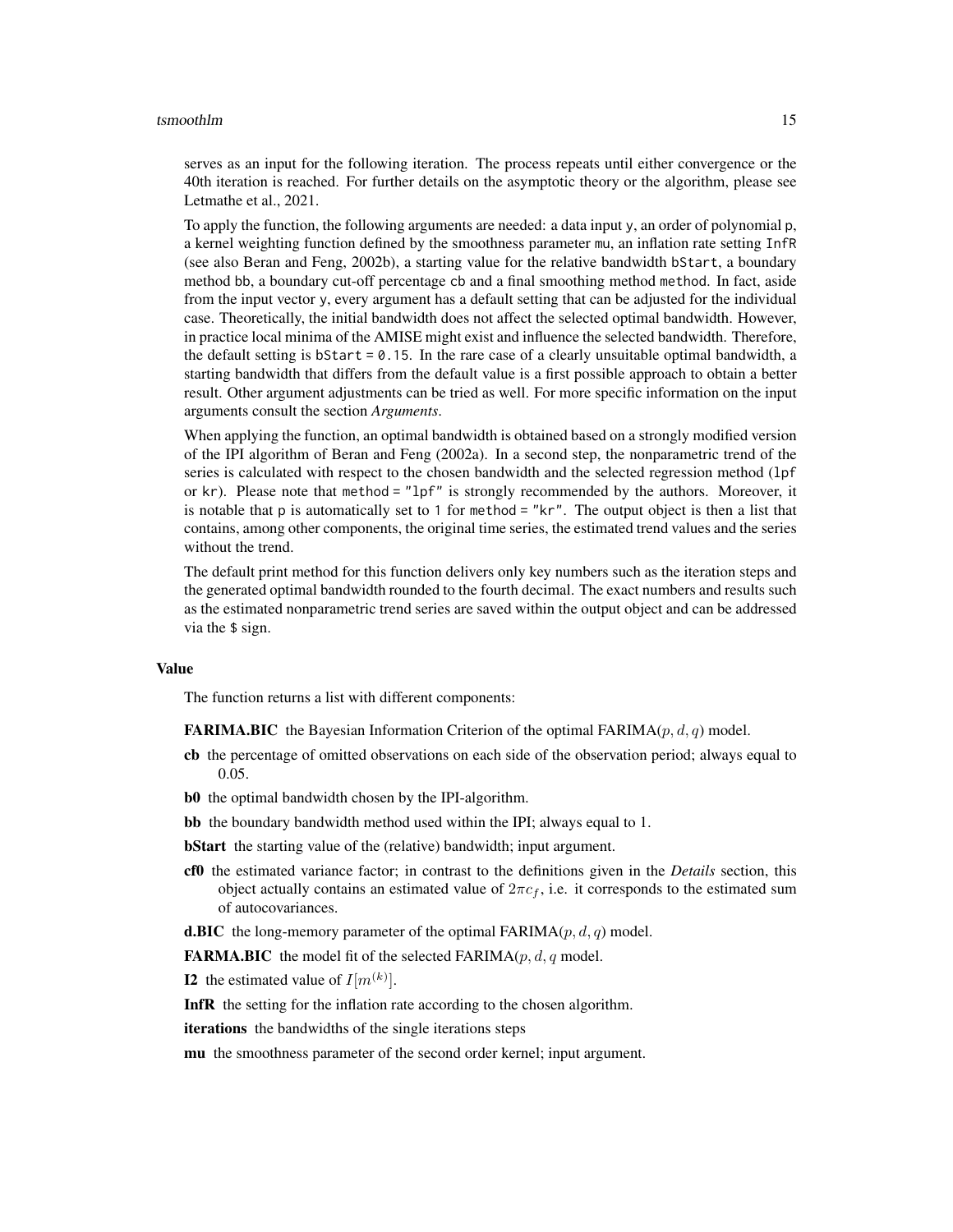n the number of observations.

niterations the total number of iterations until convergence.

orig the original input series; input argument.

**p.BIC** the order p of the optimal FARIMA $(p, d, q)$  model.

p the order of polynomial used in the IPI-algorithm; also used for the final smoothing, if method = "lpr"; input argument.

**q.BIC** the order q of the optimal FARIMA $(p, d, q)$  model.

res the estimated residual series.

- v the considered order of derivative of the trend; is always zero for this function.
- ws the weighting system matrix used within the local polynomial regression; this matrix is a condensed version of a complete weighting system matrix; in each row of ws, the weights for conducting the smoothing procedure at a specific observation time point can be found; the first  $[nb + 0.5]$  rows, where *n* corresponds to the number of observations, *b* is the bandwidth considered for smoothing and [.] denotes the integer part, contain the weights at the  $[nb+0.5]$ left-hand boundary points; the weights in row  $[nb + 0.5] + 1$  are representative for the estimation at all interior points and the remaining rows contain the weights for the right-hand boundary points; each row has exactly  $2[nb+0.5] + 1$  elements, more specifically the weights for observations of the nearest  $2[nb + 0.5] + 1$  time points; moreover, the weights are normalized, i.e. the weights are obtained under consideration of the time points  $x_t = t/n$ , where  $t = 1, 2, ..., n$ .

ye the nonparametric estimates of the trend.

#### Author(s)

- Yuanhua Feng (Department of Economics, Paderborn University), Author of the Algorithms Website: <https://wiwi.uni-paderborn.de/en/dep4/feng/>
- Sebastian Letmathe (Scientific Employee) (Department of Economics, Paderborn University), Package Creator and Maintainer
- Dominik Schulz (Scientific Employee) (Department of Economics, Paderborn University), Author

#### References

Beran, J. and Y. Feng (2002a). Iterative plug-in algorithms for SEMIFAR models - definition, convergence, and asymptotic properties. Journal of Computational and Graphical Statistics 11(3), 690-713.

Beran, J. and Feng, Y. (2002b). Local polynomial fitting with long-memory, short-memory and antipersistent errors. Annals of the Institute of Statistical Mathematics, 54(2), 291-311.

Beran, J. and Feng, Y. (2002c). SEMIFAR models - a semiparametric approach to modelling trends, longrange dependence and nonstationarity. Computational Statistics & Data Analysis 40(2), 393-419.

Letmathe, S., Beran, J. and Feng, Y. (2021). An extended exponential SEMIFAR model with application in R. Discussion Paper. Paderborn University.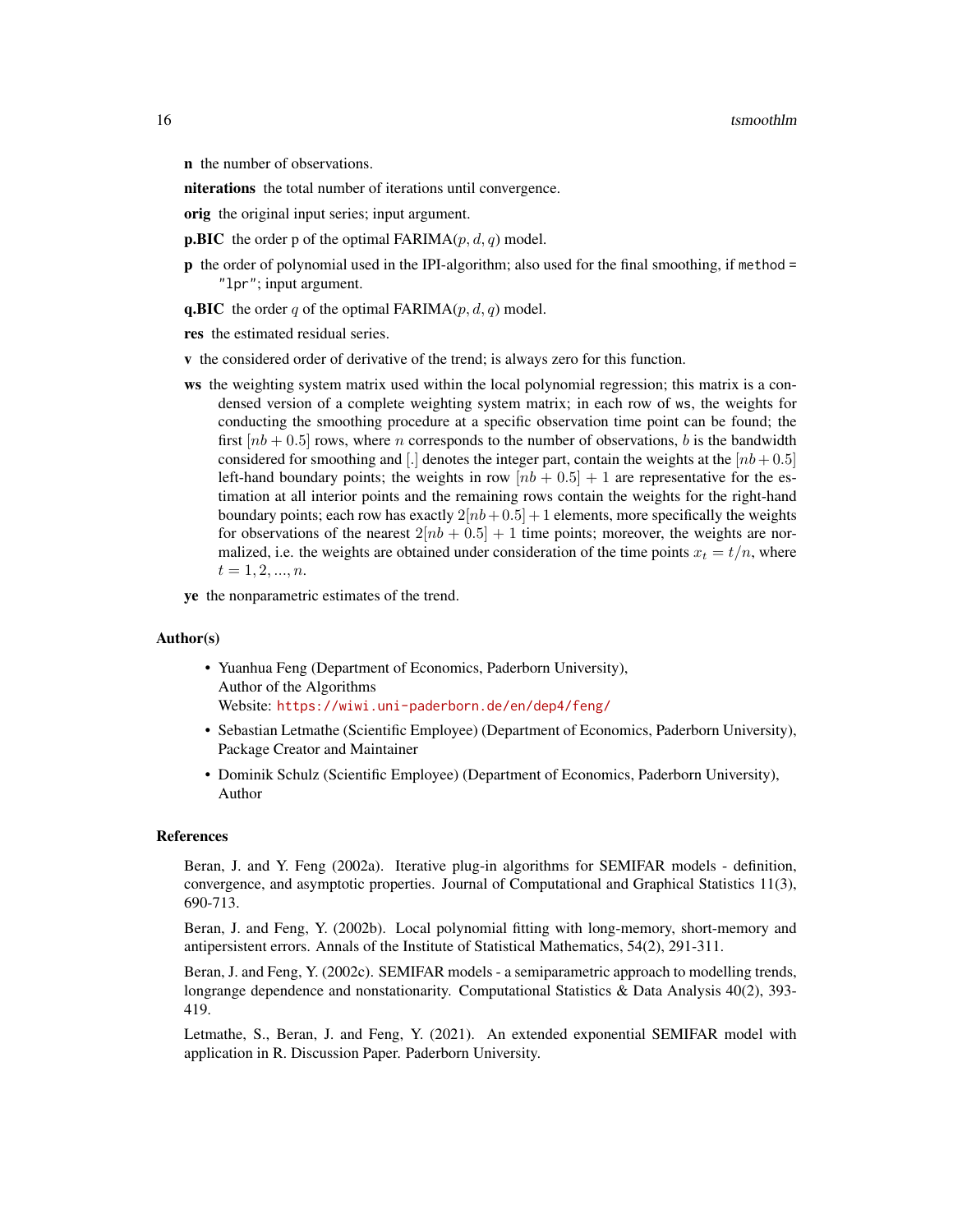#### tsmoothlm and the contract of the contract of the contract of the contract of the contract of the contract of the contract of the contract of the contract of the contract of the contract of the contract of the contract of

#### Examples

```
### Example 1: G7-GDP ###
# Logarithm of test data
# -> the logarithm of the data is assumed to follow the additive model
test_data <- gdpG7
y <- log(test_data$gdp)
n <- length(y)
# Applied tsmooth function for the trend
result \le tsmoothlm(y, p = 1, pmax = 1, qmax = 1, InfR = "Opt")
trend1 <- result$ye
# Plot of the results
t \leq -\text{seq}(\text{from} = 1962, \text{to} = 2020, \text{length.out} = n)plot(t, y, type = "l", xlab = "Year", ylab = "log(G7-GDP)", bty = "n",
1wd = 1, 1ty = 3,
main = "Estimated trend for log-quarterly G7-GDP, Q1 1962 - Q4 2019")
points(t, trend1, type = "1", col = "red", lwd = 1)
title(sub = expression(italic("Figure 1")), col.sub = "gray47",
cex.sub = 0.6, adj = 0)result
```